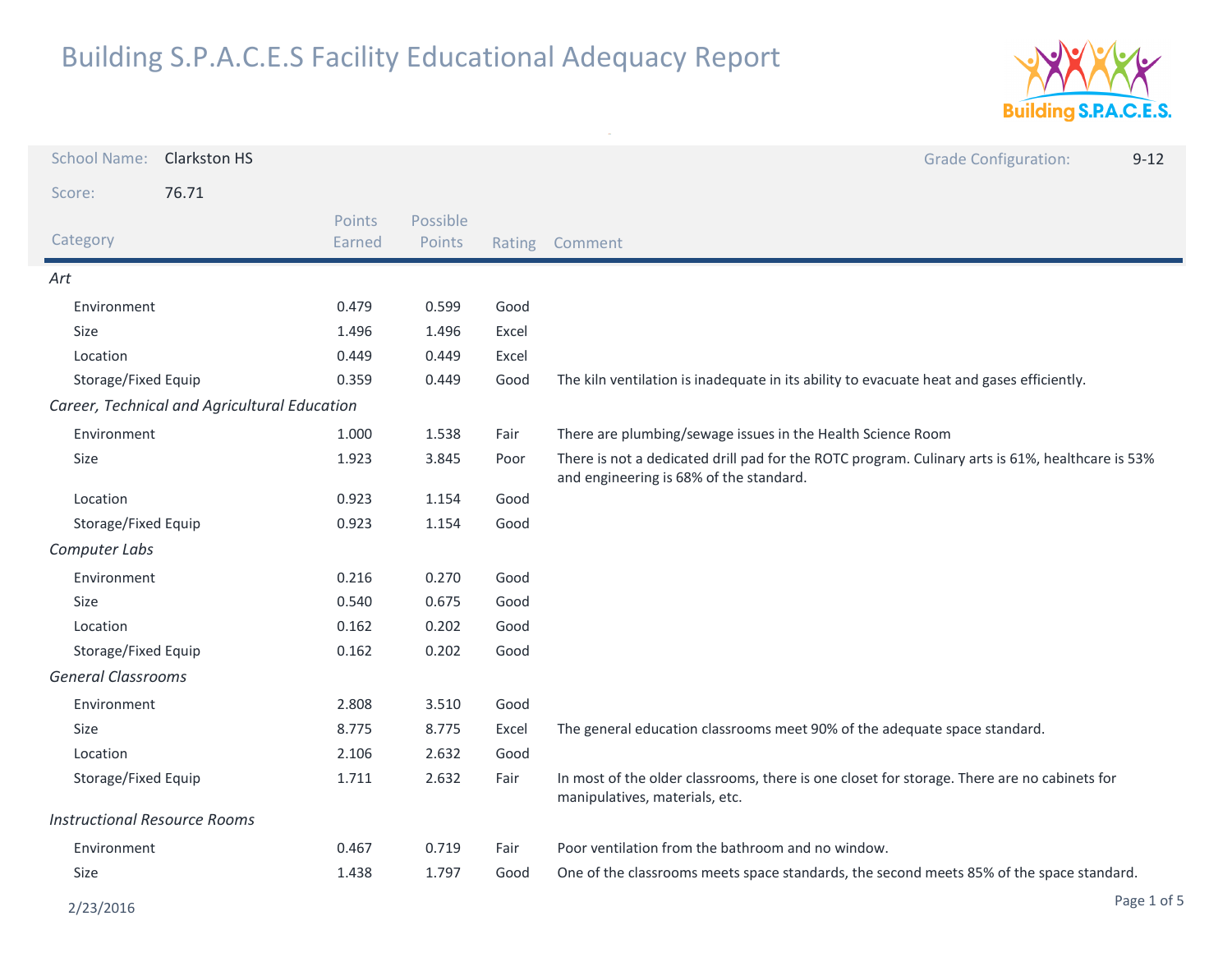

| <b>School Name:</b>                 | <b>Clarkston HS</b> |                  |                    |        | <b>Grade Configuration:</b><br>$9 - 12$                                                                                                                          |
|-------------------------------------|---------------------|------------------|--------------------|--------|------------------------------------------------------------------------------------------------------------------------------------------------------------------|
| Score:                              | 76.71               |                  |                    |        |                                                                                                                                                                  |
| Category                            |                     | Points<br>Earned | Possible<br>Points | Rating | Comment                                                                                                                                                          |
| <b>Instructional Resource Rooms</b> |                     |                  |                    |        |                                                                                                                                                                  |
| Location                            |                     | 0.431            | 0.539              | Good   |                                                                                                                                                                  |
| Storage/Fixed Equip                 |                     | 0.350            | 0.539              | Fair   | The classrooms have casework that is inadequate for the program. There is a need for more<br>lockable storage.                                                   |
| <b>Learning Environment</b>         |                     |                  |                    |        |                                                                                                                                                                  |
| Learning Style Variety              |                     | 3.600            | 4.500              | Good   |                                                                                                                                                                  |
| <b>Interior Environment</b>         |                     | 1.170            | 1.800              | Fair   | There is minimal natural lighting in the classrooms. HVAC is inconsistent in large common areas<br>(café, media center, gym, auditorium).                        |
| <b>Exterior Environment</b>         |                     | 1.080            | 1.350              | Good   | There are very few outdoor social gathering spots                                                                                                                |
| Environment                         |                     | 0.607            | 0.759              | Good   |                                                                                                                                                                  |
| Media Center                        |                     |                  |                    |        |                                                                                                                                                                  |
| Size                                |                     | 0.949            | 1.897              | Poor   | The media center meets 59% of the adequate space standard.                                                                                                       |
| Location                            |                     | 0.455            | 0.569              | Good   |                                                                                                                                                                  |
| Storage/Fixed Equip                 |                     | 0.455            | 0.569              | Good   |                                                                                                                                                                  |
| <b>Music</b>                        |                     |                  |                    |        |                                                                                                                                                                  |
| Environment                         |                     | 0.428            | 0.534              | Good   |                                                                                                                                                                  |
| Size                                |                     | 1.336            | 1.336              | Excel  |                                                                                                                                                                  |
| Location                            |                     | 0.401            | 0.401              | Excel  |                                                                                                                                                                  |
| Storage/Fixed Equip                 |                     | 0.321            | 0.401              | Good   | There is a need for more storage for the band uniforms.                                                                                                          |
| <b>Performing Arts</b>              |                     |                  |                    |        |                                                                                                                                                                  |
| Environment                         |                     | 0.231            | 0.289              | Good   | The overall lighting in the auditorium is dim.                                                                                                                   |
| Size                                |                     | 0.469            | 0.721              | Fair   | The auditorium cannot seat an entire grade level.                                                                                                                |
| Location                            |                     | 0.173            | 0.216              | Good   |                                                                                                                                                                  |
| Storage/Fixed Equip                 |                     | 0.141            | 0.216              | Fair   | The performing arts area does not have lockers with showers or attached dressing rooms. There<br>is no dance room with sprung floor and mirrored wall with bars. |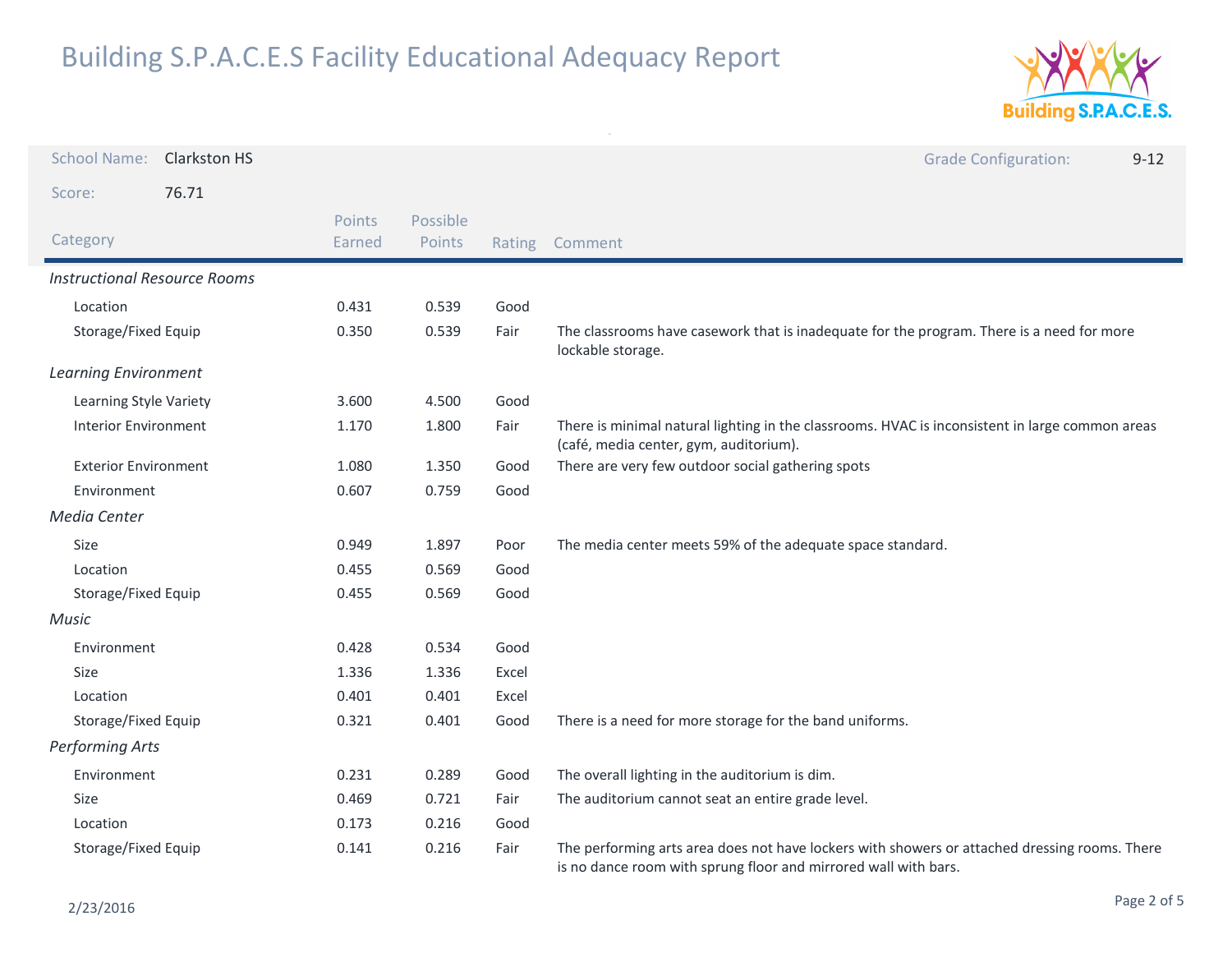

| <b>School Name:</b>             | <b>Clarkston HS</b>              |                  |                    |        | <b>Grade Configuration:</b><br>$9 - 12$                                                                                                                                                                                                                                                                                  |
|---------------------------------|----------------------------------|------------------|--------------------|--------|--------------------------------------------------------------------------------------------------------------------------------------------------------------------------------------------------------------------------------------------------------------------------------------------------------------------------|
| Score:                          | 76.71                            |                  |                    |        |                                                                                                                                                                                                                                                                                                                          |
| Category                        |                                  | Points<br>Earned | Possible<br>Points | Rating | Comment                                                                                                                                                                                                                                                                                                                  |
| <b>Physical Education</b>       |                                  |                  |                    |        |                                                                                                                                                                                                                                                                                                                          |
| Environment                     |                                  | 1.728            | 2.160              | Good   | There is a leak in the ceiling.                                                                                                                                                                                                                                                                                          |
| <b>Size</b>                     |                                  | 5.400            | 5.400              | Excel  |                                                                                                                                                                                                                                                                                                                          |
| Location                        |                                  | 1.296            | 1.620              | Good   | The gym space is not capable of being divided.                                                                                                                                                                                                                                                                           |
| Storage/Fixed Equip             |                                  | 1.053            | 1.620              | Fair   | The water fountain is located in the foyer and not in the gym. There are old bleachers and there<br>are no hand rails.                                                                                                                                                                                                   |
| <b>Science</b>                  |                                  |                  |                    |        |                                                                                                                                                                                                                                                                                                                          |
| Environment                     |                                  | 0.747            | 0.747              | Excel  | There is moisture in rooms due to old age of building and plumbing issues.                                                                                                                                                                                                                                               |
| <b>Size</b>                     |                                  | 1.494            | 1.867              | Good   |                                                                                                                                                                                                                                                                                                                          |
| Location                        |                                  | 0.448            | 0.560              | Good   |                                                                                                                                                                                                                                                                                                                          |
| Storage/Fixed Equip             |                                  | 0.280            | 0.560              | Poor   | The science labs have fixtures for gas and water, however they are not in working condition and<br>have been shut off. The eyewash stations are not functioning. In the larger lab, room number 15,<br>there is no lockable chemical storage. There are no fire extinguishers in the science classes,<br>except for one. |
|                                 | Self-Contained Special Education |                  |                    |        |                                                                                                                                                                                                                                                                                                                          |
| Environment                     |                                  | 0.383            | 0.479              | Good   |                                                                                                                                                                                                                                                                                                                          |
| Size                            |                                  | 0.599            | 1.198              | Poor   | The self-contained classrooms for special education meet 58% of the adequate space standard.                                                                                                                                                                                                                             |
| Location                        |                                  | 0.234            | 0.359              | Fair   | One of the ID classrooms is in a modular unit outside.                                                                                                                                                                                                                                                                   |
| Storage/Fixed Equip             |                                  | 0.234            | 0.359              | Fair   | The classrooms are lacking enough storage for adaptive equipment and manipulatives.<br>Restrooms for one of the classrooms are accessed in the general population restrooms across<br>the hallway.                                                                                                                       |
| <b>Non-Instructional Spaces</b> |                                  |                  |                    |        |                                                                                                                                                                                                                                                                                                                          |
| Administration                  |                                  | 1.527            | 2.349              | Fair   | Storage for records has outgrown the vault. Office space is lacking.                                                                                                                                                                                                                                                     |
| Cafeteria                       |                                  | 2.880            | 3.600              | Good   | The HVAC is inconsistent.                                                                                                                                                                                                                                                                                                |
| Food Service and Prep           |                                  | 2.987            | 4.595              | Fair   | There is a need for an additional serving line.                                                                                                                                                                                                                                                                          |
| Clinic                          |                                  | 0.000            | 0.214              | Unsat  | There is no clinic.                                                                                                                                                                                                                                                                                                      |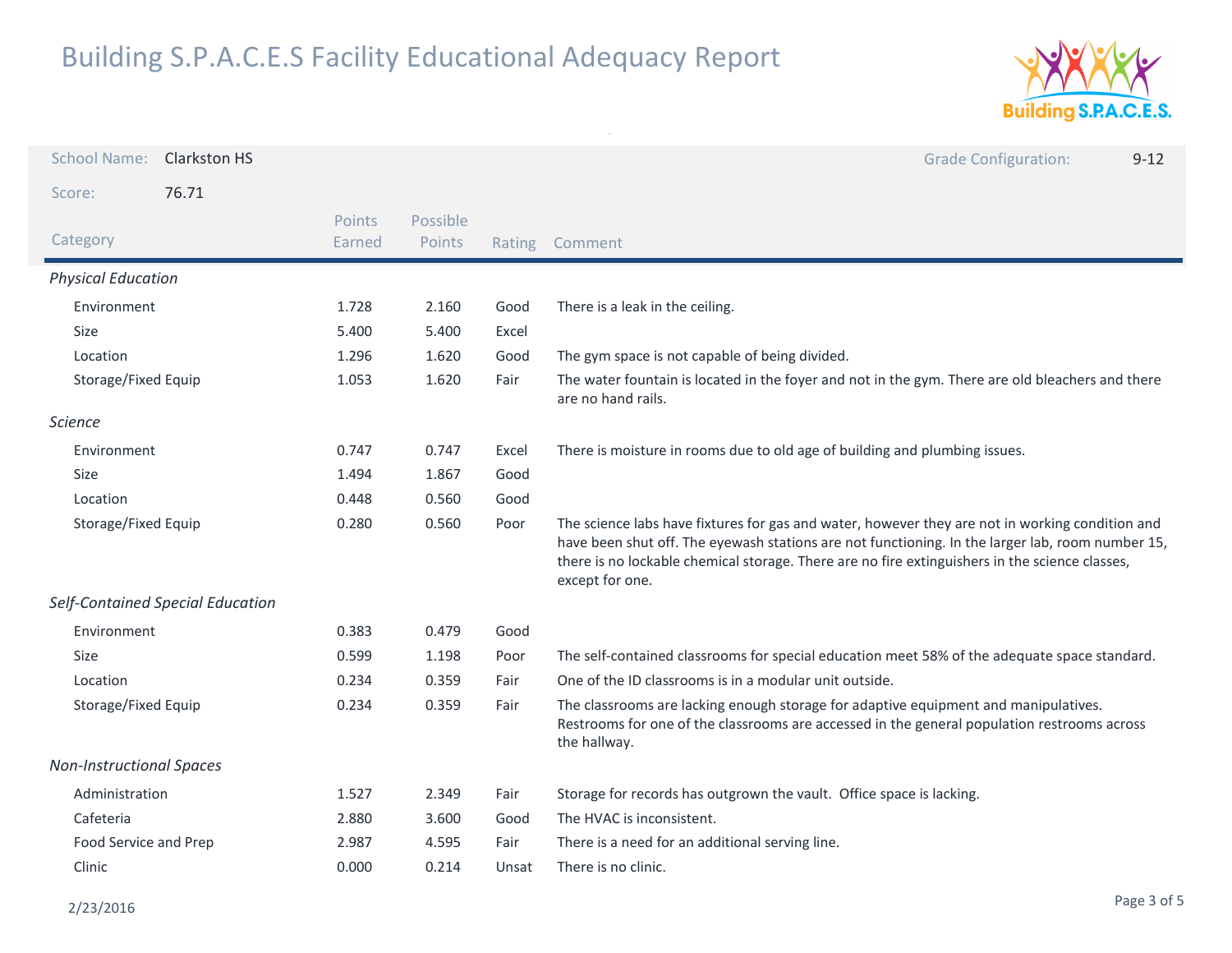

| <b>School Name:</b>             | <b>Clarkston HS</b>                   |                  |                    |        | <b>Grade Configuration:</b><br>$9 - 12$                                                                                                                                                                                                                                                                        |
|---------------------------------|---------------------------------------|------------------|--------------------|--------|----------------------------------------------------------------------------------------------------------------------------------------------------------------------------------------------------------------------------------------------------------------------------------------------------------------|
| Score:                          | 76.71                                 |                  |                    |        |                                                                                                                                                                                                                                                                                                                |
| Category                        |                                       | Points<br>Earned | Possible<br>Points | Rating | Comment                                                                                                                                                                                                                                                                                                        |
| <b>Non-Instructional Spaces</b> |                                       |                  |                    |        |                                                                                                                                                                                                                                                                                                                |
| Counseling                      |                                       | 0.545            | 0.681              | Good   |                                                                                                                                                                                                                                                                                                                |
|                                 | <b>Custodial and Maintenance</b>      | 0.360            | 0.450              | Good   |                                                                                                                                                                                                                                                                                                                |
| <b>Student Restrooms</b>        |                                       | 0.534            | 0.821              | Fair   | There are no urinal partitions and some stalls are missing doors. There are no restrooms outside<br>for students and staff in portables or for athletic events.                                                                                                                                                |
|                                 | Faculty Work Space and Toilets        | 0.417            | 0.641              | Fair   | Poor ventilation from the bathrooms and no windows.                                                                                                                                                                                                                                                            |
| <b>Outside Spaces</b>           |                                       |                  |                    |        |                                                                                                                                                                                                                                                                                                                |
| Vehicular Traffic               |                                       | 0.720            | 0.900              | Good   |                                                                                                                                                                                                                                                                                                                |
| <b>Pedestrian Traffic</b>       |                                       | 0.706            | 0.882              | Good   |                                                                                                                                                                                                                                                                                                                |
| Parking                         |                                       | 1.233            | 1.897              | Fair   | Onsite parking is insufficient.                                                                                                                                                                                                                                                                                |
|                                 | <b>Athletic Fields and Facilities</b> | 1.244            | 2.488              | Poor   | Soccer field number two is uneven. The tennis courts, track, and baseball fields need to be<br>resurfaced. The drinking fountain is inoperable. There is no ADA access to the track or baseball<br>fields. There are no restrooms.                                                                             |
| Safety and Security             |                                       |                  |                    |        |                                                                                                                                                                                                                                                                                                                |
| Fencing                         |                                       | 0.495            | 0.762              | Fair   | The fencing has several compromised spots. There is large opening near the baseball fields.                                                                                                                                                                                                                    |
| Signage & Way Finding           |                                       | 0.585            | 0.900              | Fair   | Under Surveillance and Subject to Search signs are missing.                                                                                                                                                                                                                                                    |
| Ease of Supervision             |                                       | 1.755            | 2.700              | Fair   | There are 13 portables at the rear of the school that are housing classes during the day. The<br>students travel from the outside, where the portables located, to the main building at class<br>transition time. It is virtually impossible to maintain ease of supervision during this time in this<br>area. |
| <b>Controlled Entrances</b>     |                                       | 0.292            | 0.450              | Fair   | There are multiple entrances into the building. There is no security for the portables. There is no<br>security vestibule at this site.                                                                                                                                                                        |
| <b>Technology Readiness</b>     |                                       |                  |                    |        |                                                                                                                                                                                                                                                                                                                |
| IDF & MDF Environment           |                                       | 1.500            | 1.500              | Good   |                                                                                                                                                                                                                                                                                                                |
| <b>Electrical Power</b>         |                                       | 1.000            | 1.000              | Good   |                                                                                                                                                                                                                                                                                                                |
|                                 | Equity of Access, Wireless & Drops    | 0.330            | 1.000              | Poor   | The portables do not have adequate access points.                                                                                                                                                                                                                                                              |